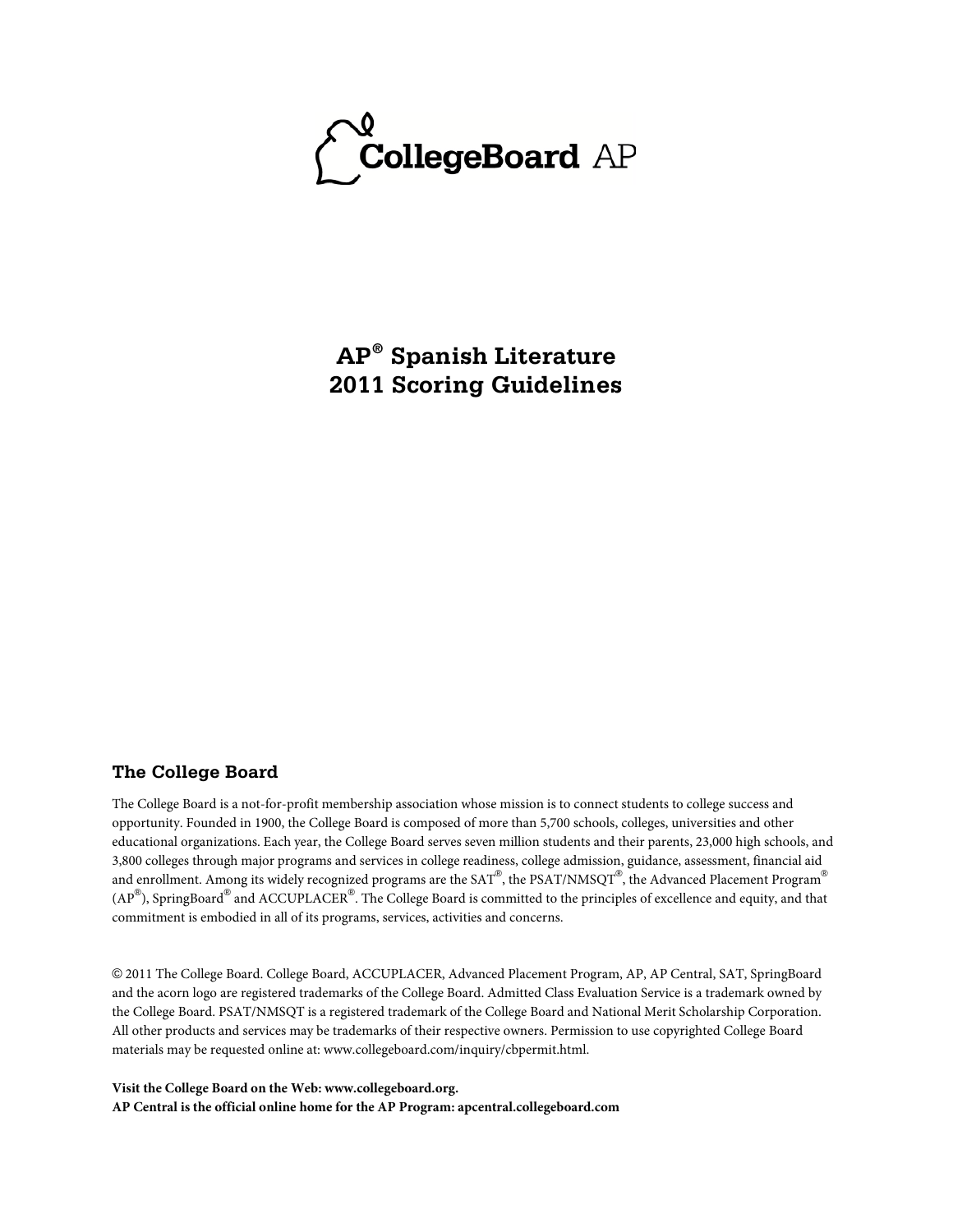## **Question 1: Poetry Analysis**

#### **9 Demonstrates Superiority**

- A very well-developed essay that clearly and thoroughly **analyzes** the theme of solitude presented in the poem.
- Accurately discusses how poetic language and devices are integrated with the poem's theme.
- Commentary is supported with specific textual references.
- Demonstrates insight; may show originality.
- Virtually no irrelevant or erroneous information.
- Reader has no doubt that the student possesses an insightful understanding of the poem and the question.

#### **7–8 Demonstrates Competence**

- A well-developed essay that **analyzes** the theme of solitude presented in the poem.
- Textual analysis outweighs description and paraphrasing.
- Discusses how poetic language and devices are integrated with the poem's theme.
- Commentary is supported with specific textual references.
- Reader may have to make some inferences because the essay is not always sufficiently explicit.
- May contain some errors, but these do not undermine the overall quality of the essay.
- The essay must include some treatment of the poetic language and devices used in the poem to merit a score of 7.

#### **5–6 Suggests Competence**

- Student basically understands the question and the poem, but the essay is not well focused or developed.
- Description and paraphrasing outweigh textual analysis.
- Limited discussion of how poetic language and devices are integrated with the poem's theme.
- Erroneous and/or repetitive statements may intrude and weaken the overall quality of the essay.
- May require significant inferences because the response is not always explicit.
- An essay that does not address poetic language and devices must be good to merit a score of 5.

-------------------------------------------------------------------------------------------------------------------------------

#### **3–4 Suggests Lack of Competence**

- Essay is so general as to suggest that the student has not adequately understood the question and/or the poem.
- Poorly organized essay; focus wanders; comments are sketchy.
- May consist almost entirely of paraphrasing or mere listing of poetic language and devices.
- Irrelevant statements may predominate.
- May contain major errors of interpretation that detract from the overall quality of the essay.

## **1–2 Demonstrates Lack of Competence**

- Essay demonstrates that the student has not understood the question and/or the poem.
- Essay lacks organization or is chaotic.
- Examples are inappropriate or incorrect; OR examples are absent.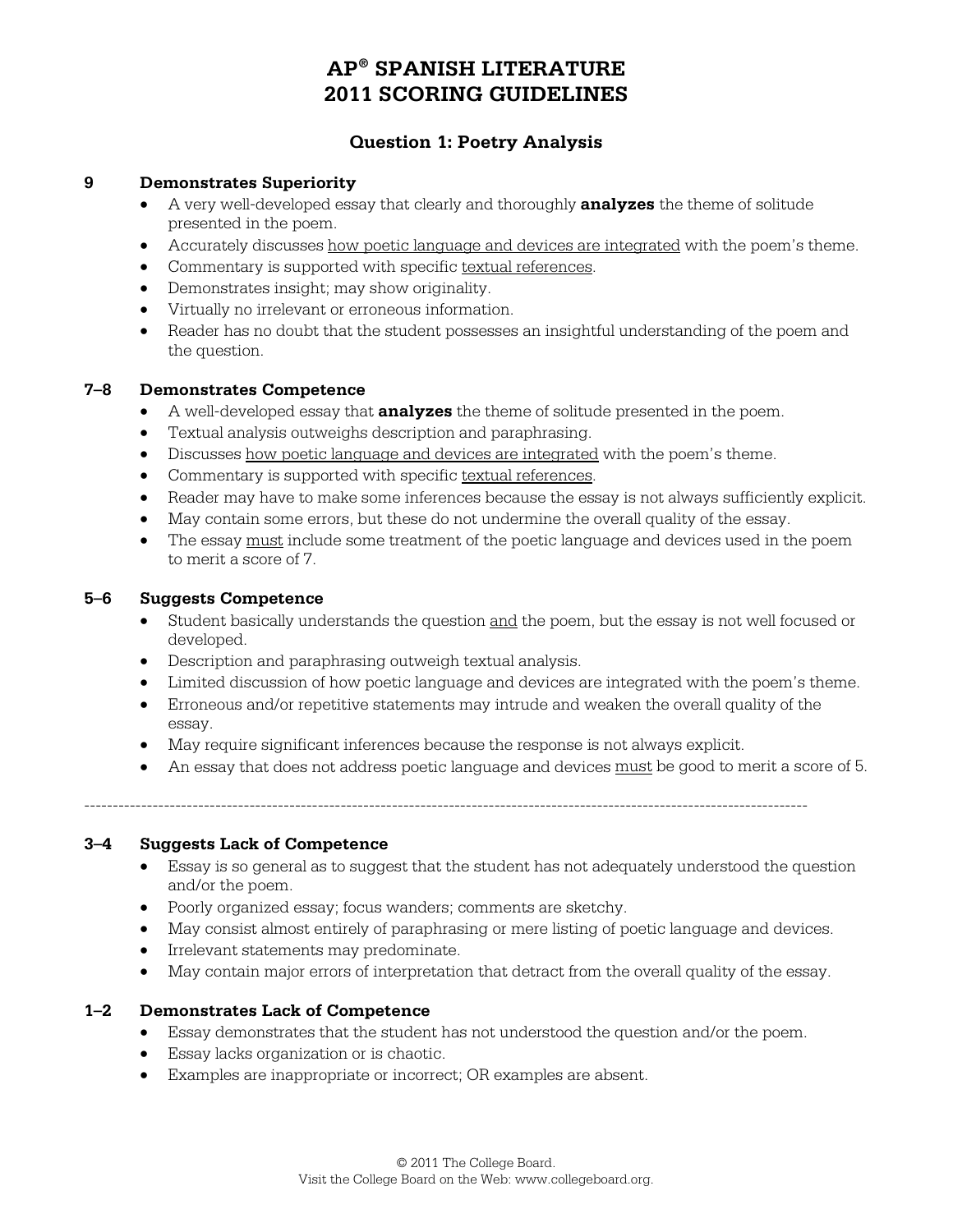# **Question 1: Poetry Analysis (continued)**

### **0 No Credit**

• Blank page; OR mere restatement of the question; OR response is so brief or so poorly written as to be meaningless; OR response is written in English; OR response is completely off topic or off task (obscenity, nonsense poetry, drawings, letter to the reader, etc.).

## **Language Usage**

The AP Spanish Literature Exam tests the ability of students to write well-organized essays in correct and idiomatic Spanish. These scoring guidelines assess **the degree to which language usage effectively supports an appropriate response to the question.** All the criteria listed below should be taken into account in categorizing the student's command of the written language as related to each literature question.

#### **5 Very Good Command**

- Infrequent, random errors in grammatical structures.
- Varied and accurate use of vocabulary.
- Control of the conventions of the written language (spelling, accents, punctuation, paragraphing, etc.).

#### **4 Good Command**

- Some errors in grammatical structures; however, these do not detract from the overall readability of the essay or response.
- Appropriate use of vocabulary.
- Conventions of the written language are generally correct (spelling, accents, punctuation, paragraphing, etc.).

#### **3 Adequate Command**

- Frequent grammatical errors, but essay or response is comprehensible.
- Limited vocabulary.
- May have numerous errors in conventions of the written language (spelling, accents, punctuation, paragraphing, etc.).

#### **2 Weak Command**

- Serious grammatical errors that force a sympathetic reader to supply inferences.
- Very limited and/or repetitive vocabulary.
- Pervasive errors in the conventions of the written language.

#### **1 Inadequate Command**

- Constant grammatical errors that render comprehension difficult.
- Insufficient vocabulary.
- Lack of control of the conventions of the written language.

#### **0 No Credit**

• Unintelligible, written in English, or off task.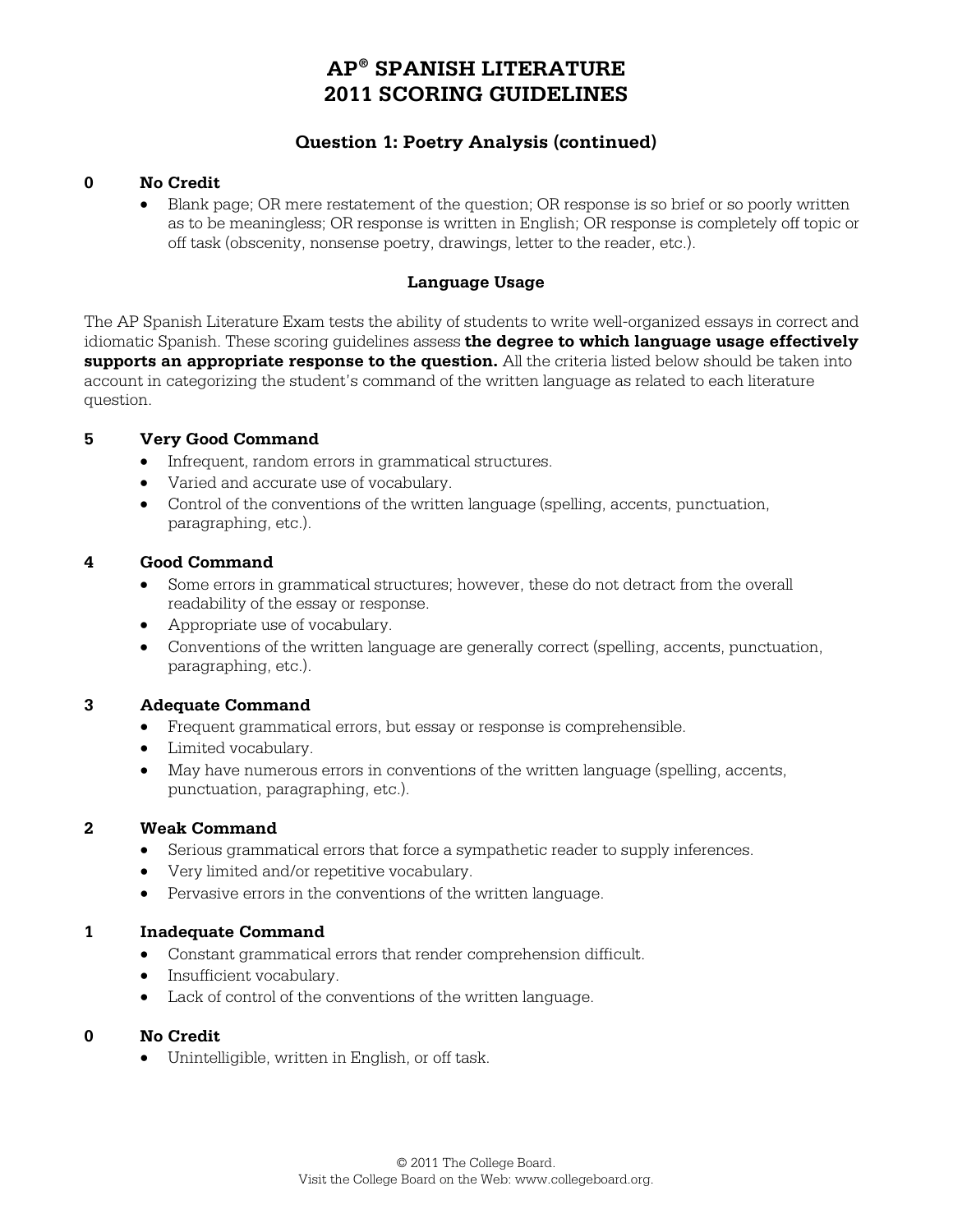## **Question 2: Thematic Analysis**

#### **9 Demonstrates Superiority**

- A very well-developed essay that convincingly and explicitly **analyzes** how obsession alters human conduct in the work selected.
- Analyzes appropriate examples from the chosen work to support the response.
- Demonstrates insight; may show originality.
- Virtually no irrelevant or erroneous information.
- Reveals an exceptional understanding of the theme of obsession as a factor that alters human conduct.

#### **7–8 Demonstrates Competence**

- A well-developed essay that convincingly **analyzes** how obsession alters human conduct in the work selected.
- Analysis predominates; any plot summary or description serves to support the analysis.
- Provides appropriate examples from the chosen work to support the response.
- May reveal some insight or originality.
- Reader may need to make some inferences because the response is not always sufficiently explicit.
- May contain some erroneous information, but errors do not significantly affect the overall quality of the essay.

#### **5–6 Suggests Competence**

- Student basically understands the question and the work selected, but the essay is not always well focused or sufficiently developed.
- Attempts to analyze how obsession alters human conduct in the work selected, but commentary is relatively superficial.
- Plot summary predominates but is connected to the attempted analysis.
- May require significant inferences because the response is not always explicit.
- May contain errors of fact or interpretation that detract from the overall quality of the essay.

 $-1-\frac{1}{2}$ 

#### **3–4 Suggests Lack of Competence**

- Essay suggests that the student has not adequately understood the question and/or the work.
- Essay is poorly organized; focus wanders; comments are sketchy.
- May consist almost entirely of plot summary.
- Irrelevant comments may predominate.
- Possibly a prepared overview of the text or the author with limited connection to the question.
- May contain major errors that weaken the overall quality of the essay.

#### **1–2 Demonstrates Lack of Competence**

- Essay demonstrates a lack of understanding of the question and/or the chosen work.
- Essay lacks organization or is chaotic.
- Examples are inappropriate or incorrect; OR examples are absent.
- Demonstrates unfamiliarity with the chosen work.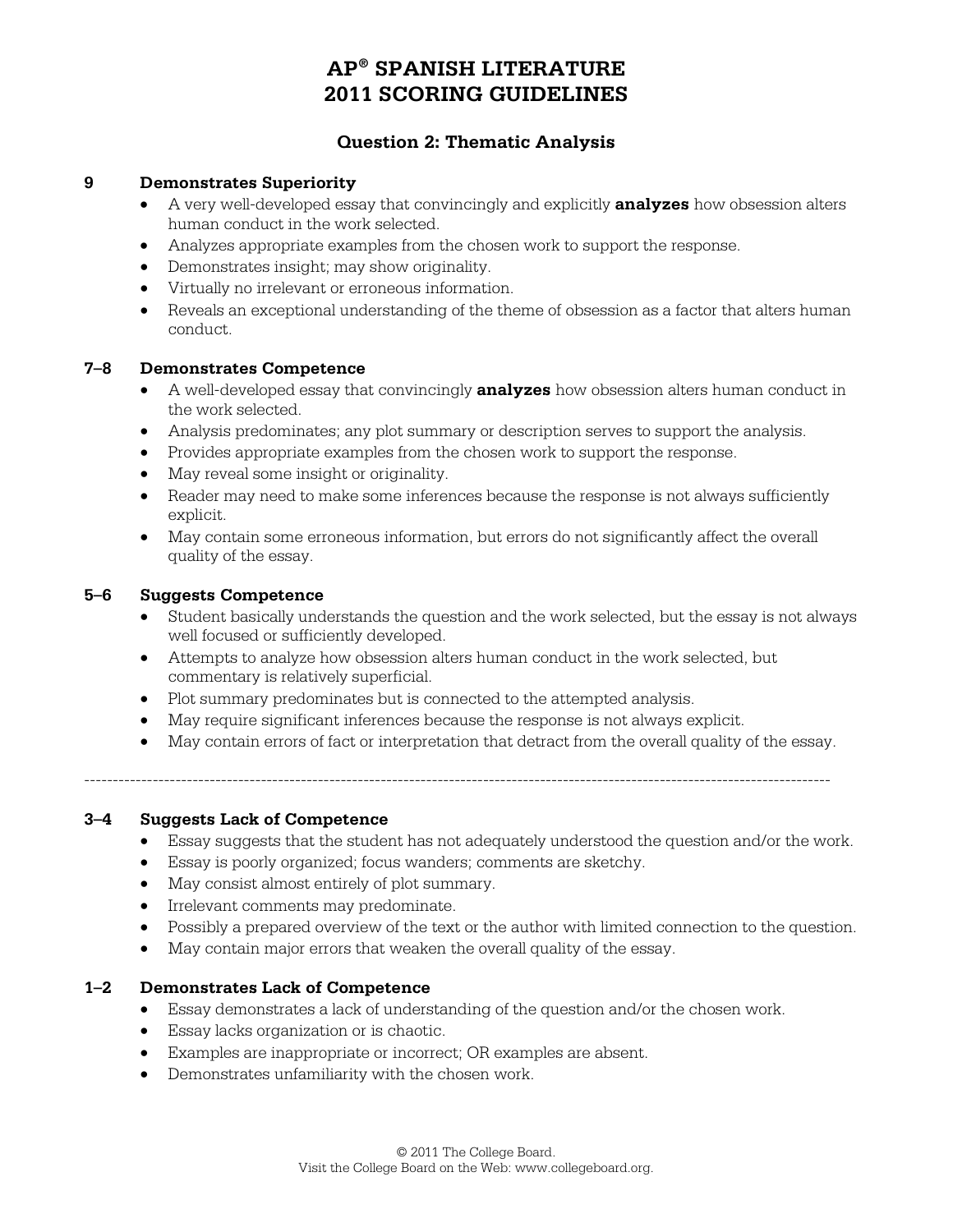# **Question 2: Thematic Analysis (continued)**

#### **0 No Credit**

• Blank page; OR mere restatement of the question; OR response is so brief or so poorly written as to be meaningless; OR response is written in English; OR response is completely off topic or off task (obscenity, nonsense poetry, drawings, letter to the reader, etc.).

### **Language Usage**

The AP Spanish Literature Exam tests the ability of students to write well-organized essays in correct and idiomatic Spanish. These scoring guidelines assess **the degree to which language usage effectively supports an appropriate response to the question.** All the criteria listed below should be taken into account in categorizing the student's command of the written language as related to each literature question.

#### **5 Very Good Command**

- Infrequent, random errors in grammatical structures.
- Varied and accurate use of vocabulary.
- Control of the conventions of the written language (spelling, accents, punctuation, paragraphing, etc.).

#### **4 Good Command**

- Some errors in grammatical structures; however, these do not detract from the overall readability of the essay or response.
- Appropriate use of vocabulary.
- Conventions of the written language are generally correct (spelling, accents, punctuation, paragraphing, etc.).

#### **3 Adequate Command**

- Frequent grammatical errors, but essay or response is comprehensible.
- Limited vocabulary.
- May have numerous errors in conventions of the written language (spelling, accents, punctuation, paragraphing, etc.).

#### **2 Weak Command**

- Serious grammatical errors that force a sympathetic reader to supply inferences.
- Very limited and/or repetitive vocabulary.
- Pervasive errors in the conventions of the written language.

#### **1 Inadequate Command**

- Constant grammatical errors that render comprehension difficult.
- Insufficient vocabulary.
- Lack of control of the conventions of the written language.

#### **0 No Credit**

• Unintelligible, written in English, or off task.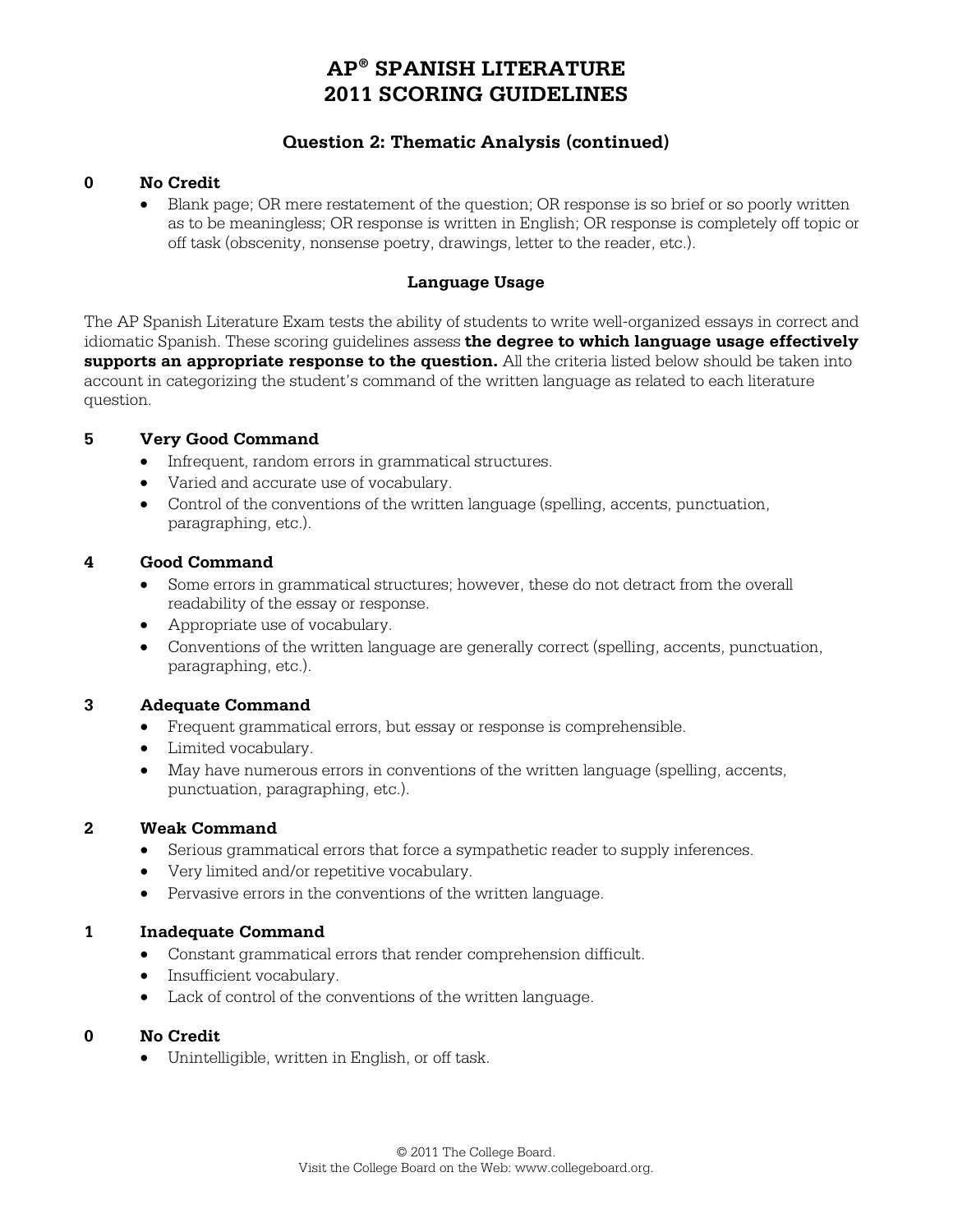# **Question 3: Text Analysis**

#### **9 Demonstrates Superiority**

- A very well-developed essay that clearly and thoroughly **analyzes** how the ideas expressed in the quotation are reflected in Cortázar's "La noche boca arriba."
- Integrates appropriate examples from "La noche boca arriba" into the essay.
- Demonstrates insight; may show originality.
- Virtually no irrelevant or erroneous information.
- Reveals an exceptional understanding of the relevance of the ideas in the cited passage to "La noche boca arriba."

#### **7–8 Demonstrates Competence**

- A well-developed essay that **analyzes** how the ideas expressed in the quotation are reflected in "La noche boca arriba."
- Provides appropriate examples from the text.
- May reveal some insight or originality.
- Analysis outweighs description or enumeration; any plot summary serves to illustrate how the ideas expressed in the quotation are reflected in "La noche boca arriba."
- The reader may need to make occasional inferences because the response is not always sufficiently explicit.
- May contain some erroneous information, but errors do not detract from the overall quality of the essay.
- The essay must **analyze** how two or more ideas from the quotation are reflected in "La noche boca arriba."

#### **5–6 Suggests Competence**

- Student basically understands the question, the quotation, and "La noche boca arriba," but the essay is not well focused or sufficiently developed.
- Student attempts to analyze how the ideas in the quotation are reflected in Cortázar's story, but commentary is relatively superficial.
- Plot summary predominates but is connected to the attempted analysis.
- May contain errors of fact or interpretation that detract from the overall quality of the essay.
- May require significant inferences because the response is not always explicit.
- If the student analyzes how only one idea from the quotation is reflected in "La noche boca arriba," the discussion must be good to merit a score of 5.

-----------------------------------------------------------------------------------------------------------------------------------------

#### **3–4 Suggests Lack of Competence**

- Essay is so general as to suggest that the student has not adequately understood the quotation or "La noche boca arriba" and is unable to deal competently with the question.
- Poorly organized essay; focus wanders; comments are sketchy.
- May consist almost entirely of plot summary with little or no connection to the quotation; OR may restate the question and/or the quotation.
- Irrelevant comments may predominate.
- Possibly a prepared overview of "La noche boca arriba" or Cortázar with limited connection to the quotation.
- May contain major errors that undermine the overall quality of the essay.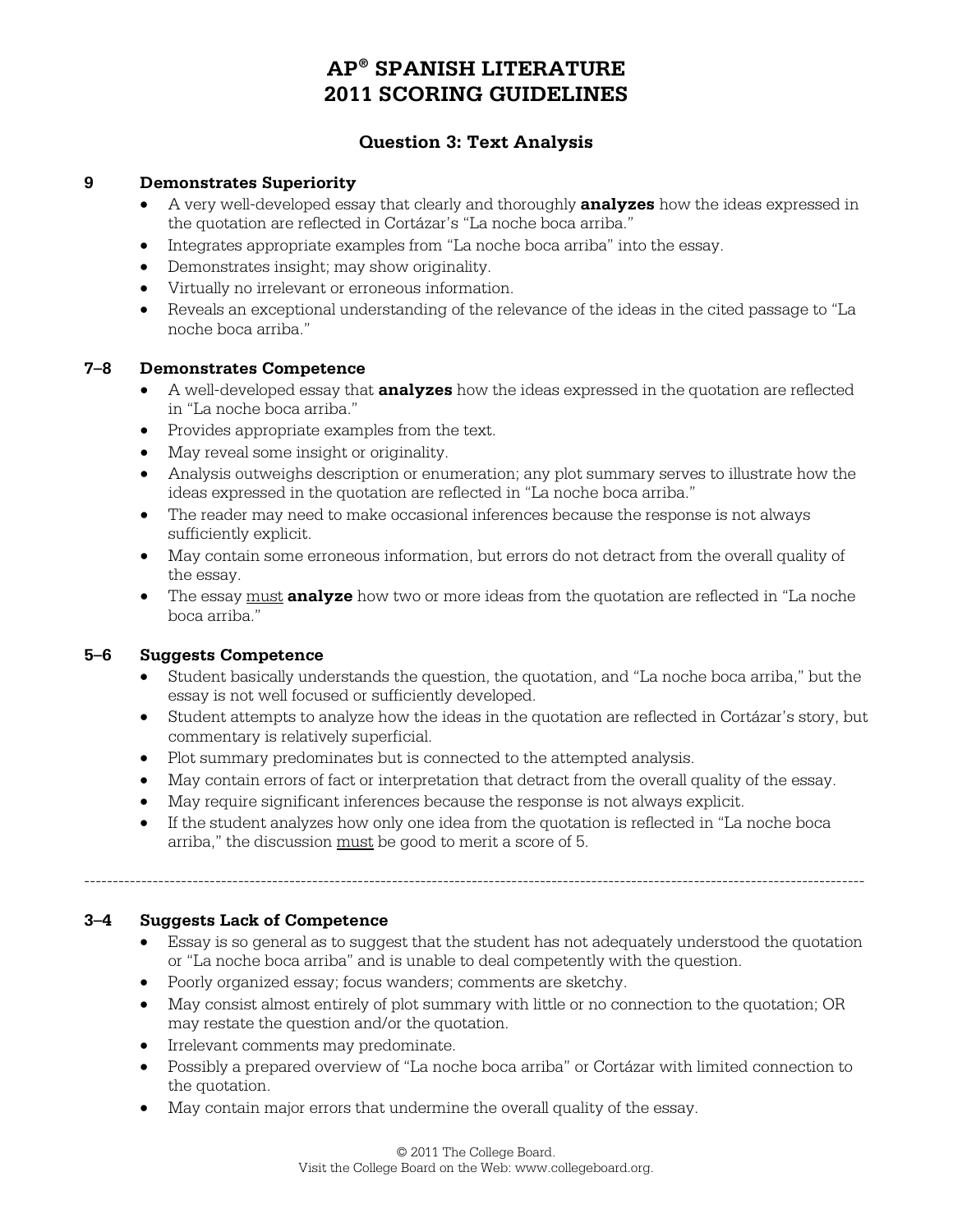## **Question 3: Text Analysis (continued)**

#### **1–2 Demonstrates Lack of Competence**

- Essay demonstrates a lack of understanding of the question, the quotation, and/or "La noche boca arriba."
- Essay lacks organization or is chaotic.
- Examples are inappropriate, incorrect, or inapplicable to the work and/or the quotation.
- Demonstrates unfamiliarity with "La noche boca arriba."

### **0 No Credit**

• Blank page; OR mere restatement of the question; OR response is so brief or so poorly written as to be meaningless; OR response is written in English; OR response is completely off topic or off task (obscenity, nonsense poetry, drawings, letter to the reader, etc.).

### **Language Usage**

The AP Spanish Literature Exam tests the ability of students to write well-organized essays in correct and idiomatic Spanish. These scoring guidelines assess **the degree to which language usage effectively supports an appropriate response to the question.** All the criteria listed below should be taken into account in categorizing the student's command of the written language as related to each literature question.

### **5 Very Good Command**

- Infrequent, random errors in grammatical structures.
- Varied and accurate use of vocabulary.
- Control of the conventions of the written language (spelling, accents, punctuation, paragraphing, etc.).

## **4 Good Command**

- Some errors in grammatical structures; however, these do not detract from the overall readability of the essay or response.
- Appropriate use of vocabulary.
- Conventions of the written language are generally correct (spelling, accents, punctuation, paragraphing, etc.).

#### **3 Adequate Command**

- Frequent grammatical errors, but essay or response is comprehensible.
- Limited vocabulary.
- May have numerous errors in conventions of the written language (spelling, accents, punctuation, paragraphing, etc.).

#### **2 Weak Command**

- Serious grammatical errors that force a sympathetic reader to supply inferences.
- Very limited and/or repetitive vocabulary.
- Pervasive errors in the conventions of the written language.